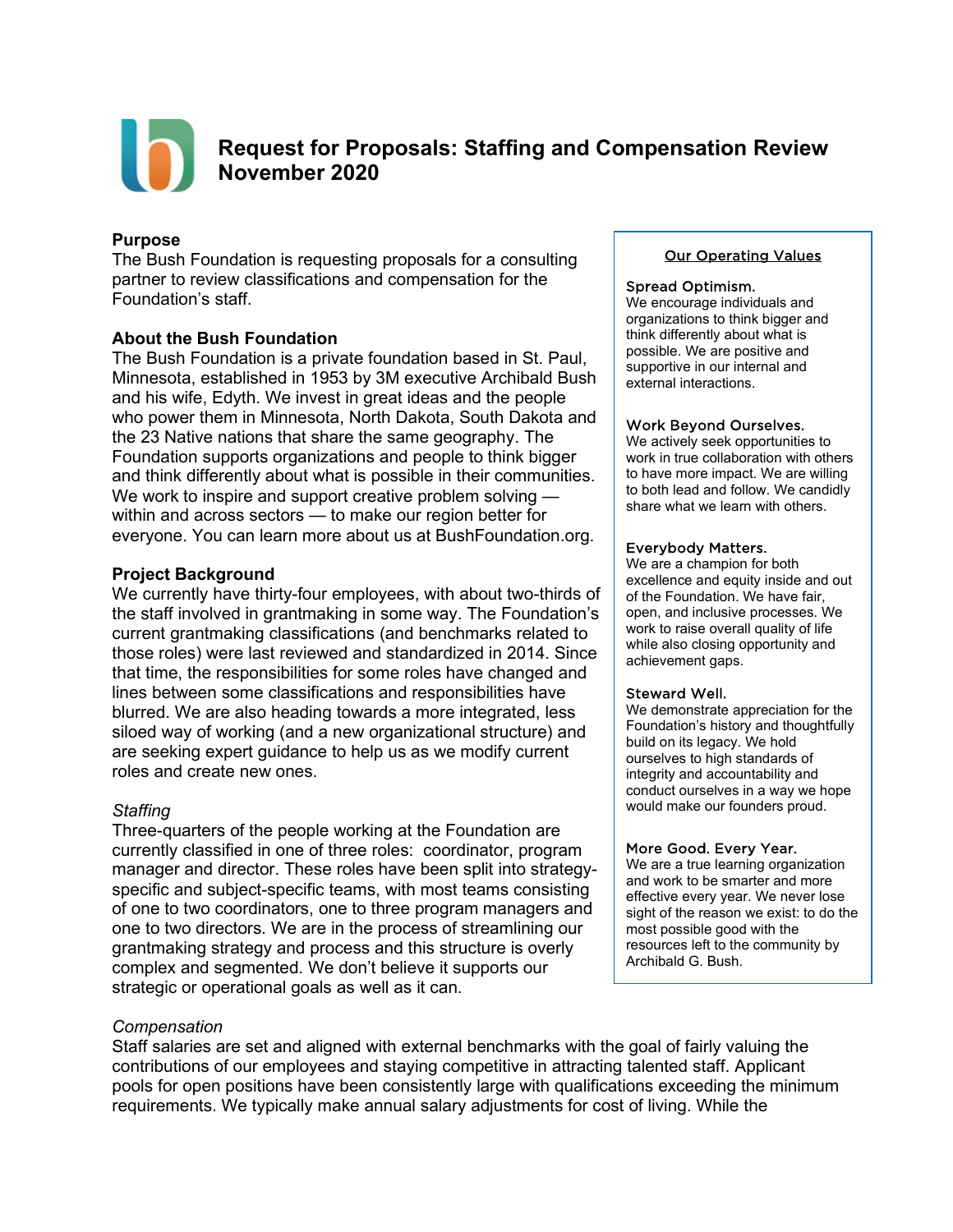Foundation regularly checks the alignment of both salaries and benefits against relevant benchmarks and industry datasets and adjust as needed to stay competitive, we have not had an external review of our compensation or classifications recently.

### *Simplicity and Equity*

We try to embed simplicity and equity in our approach to compensation. Prior to 2017, the Foundation used a matrix approach that used performance rankings and market data to determine differential percentage increases for each employee. We realized that the relatively small differentials that this approach yielded didn't justify the complexity. Key elements of our current approach include:

- All employees in a given classification are paid at the same rate regardless of tenure or experience to avoid embedding disparities in the pay structure. (In 2017, we adjusted salaries on a one-time basis to implement this policy.)
- We publicly share the salary that we will offer when we hire and we make it clear that we don't negotiate. This helps us both be transparent to applicants and to avoid pay disparities.
- Every employee is hired at 95 percent of the benchmark for their role, with an increase to 100 percent of the benchmark after a year of strong performance.
- We've equalized benchmarks between program operations and program grantmaking roles, recognizing that the critical behind-the-scenes grantmaking is as important to achieving the impact we want as the traditionally higher paid program roles.

Our organization has worked on embedding racial equity in our internal operations and our external work for years and we want the decisions we make in this work to reflect and build on that work. We invite applicants to learn more about the Foundation's equity work and approach here:<https://www.bushfoundation.org/our-equity-work>

We are looking for a consulting partner who will understand and demonstrate that the proposed work goes far beyond its technical aspects; the outcomes of this work will both support and advance our transition to a simpler, more cohesive organization — anchored in our operating values and reflecting our commitment to equity.

## **Project**

The Foundation is seeking consulting services to review proposed and existing job classifications, staffing levels, structure, and compensation in light of our future strategic and operational goals, and provide recommendations on structure and compensation (including salary, health care, retirement and other miscellaneous benefits).

The primary points of contact will be the Talent Development Director and Talent Development Coordinator, with the regular involvement of the Foundation's President. We might ask for a presentation of the work and recommendations to our staff and/or board.

#### **Scope of Work**

We are working on revisions to our current organizational structure and will have a draft organizational chart and high-level descriptions of new or adapted roles when the consultant is engaged.

#### A. Scope of Services

1. Learn about the Foundation's work, culture, staffing needs and compensation philosophy and approach.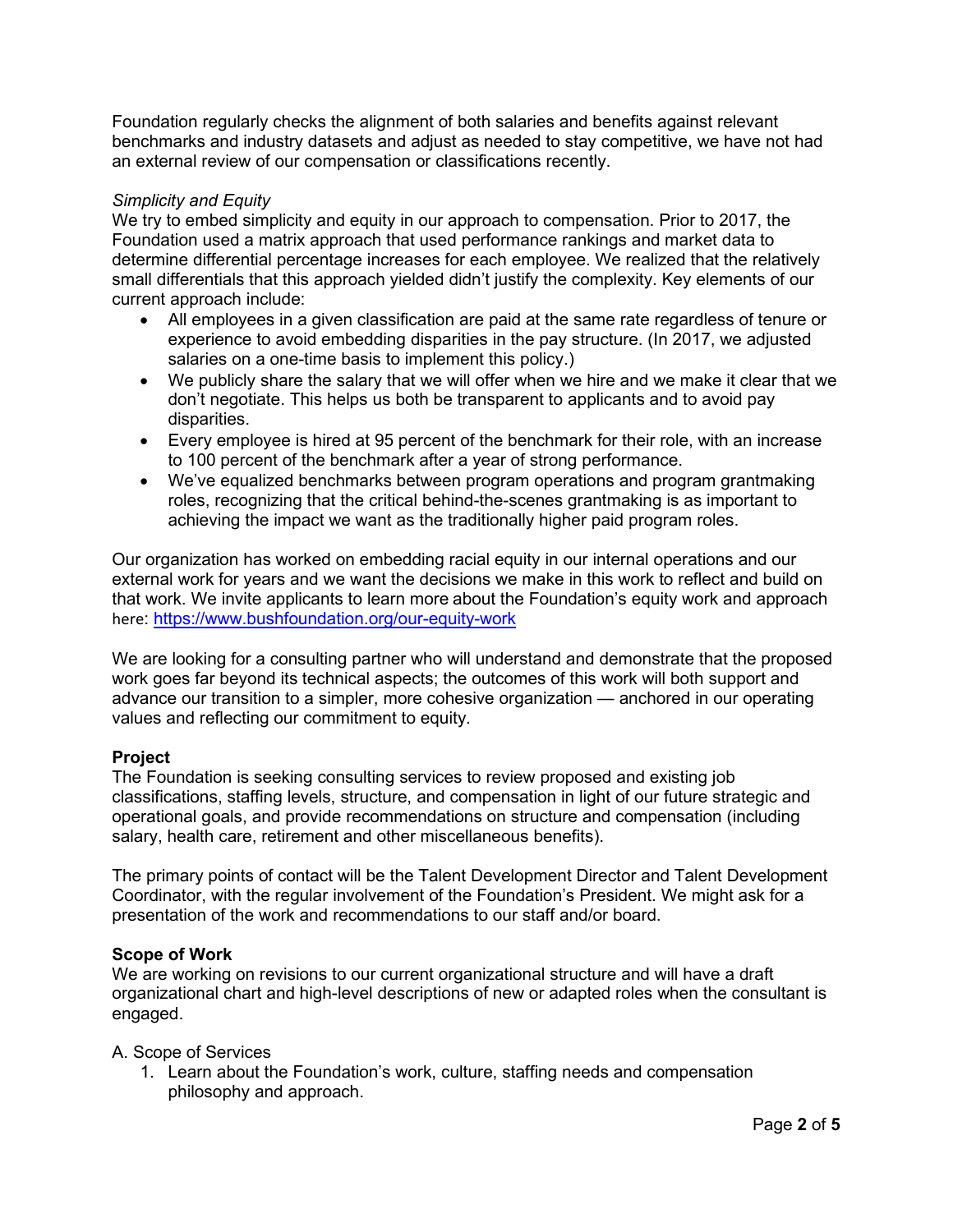## 2. Staffing Review

- a. Review draft organizational structure
	- i. Provide counsel and critical feedback, based on whether the draft structure meets the Foundation's stated strategic goals. Identify comparable or relevant examples from similar organizations.
- b. For new (or significantly changed) roles and classifications, review high-level draft descriptions of responsibilities and skills.
	- i. Meet with employees (virtually) to gather input and feedback on the draft structure, classifications and roles.
	- ii. Provide counsel and critical feedback on ways to improve the draft roles and classifications, based on employee feedback and relevant examples of structures and roles from other similar organizations.
	- iii. Develop draft job descriptions and classifications for new and significantly changed roles. This would include confirming or adjusting distinguishing characteristics, essential job functions, minimum qualifications (education/experience and knowledge/skills/abilities), working conditions (physical demands, work environment and travel requirements) and certification/licenses or registrations.
- iv. Assist in developing interview questions and process for selection. c. For roles and/or classifications that are not changing significantly, determine if job descriptions and classifications are accurate and complete.
	- i. If needed, meet with people in these roles to confirm or adjust distinguishing characteristics, essential job functions, minimum qualifications (education and experience and knowledge/skills/abilities), working conditions (physical demands, work environment and travel requirements) and certification/licenses or registrations.
	- ii. Suggest any needed updates to job descriptions and classifications, based on the review.
- 3. Compensation Review
	- a. Review current pay structure and practice for disparities by race or gender and suggest appropriate remedies if found.
	- b. Recommend comparable labor markets and benchmarks, including both private and public sectors.
	- c. Recommend overall classification and pay structure, with attention to pay differentials and whether they are justifiable based on needed skills, experience and knowledge.
	- d. Identify appropriate benchmarks for classifications and possible progression within those classifications, tied to identifiable metrics and aligned with best practice. Offer recommendations for increased progressivity within recommended pay structure. This recommendation may include recommendations for individual positions as well.
	- e. Make recommendations and provide implementation strategies related to other compensation practices such as pay at hire, interim or acting pay, bonuses or others that would align with the Foundation's operating values and operational goals.
	- f. Provide recommendations for the ongoing internal administration and maintenance of the proposed compensation plan.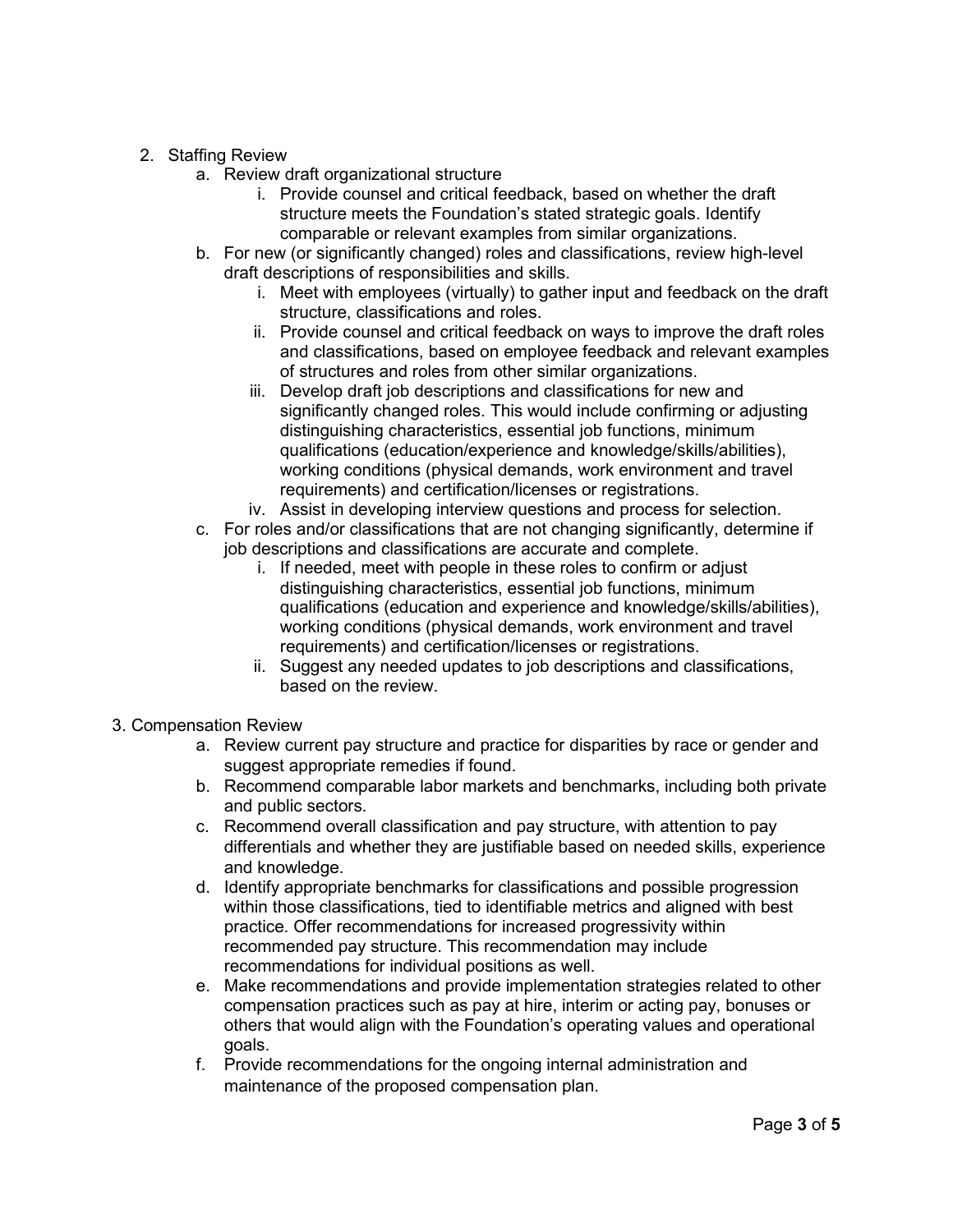- 4. Information Gathering and Communication (*assuming that all meetings are virtual)*
	- a. The Consultant will meet with the President, the Talent Development Coordinator, the Talent Development Director and the Chief Financial Officer to discuss the process and work.
	- b. The Talent Development team will provide job descriptions, compensation materials and other resources that illustrate the Foundation's strategic goals and current staffing and compensation approach.
	- c. For the staffing review, the Consultant will be available for 30-minute virtual discussions with individual staff (maximum of 34). Staff may elect to meet with the Consultant in groups (by team or function) if they prefer.
	- d. The Consultant will provide regular updates on progress of the work, in a form and schedule to be decided during onboarding discussions.

## **Selection Criteria**

Decisions will be made based on how well respondents can demonstrate:

- Experience working with philanthropic and nonprofit clients on similar work.
- Expertise in staffing and compensation models and trends in philanthropy and the nonprofit field.
- Knowledge of benefit trends and practices in philanthropy and related fields.
- Experience working collaboratively with clients, vendors and partners.
- Values and actions that align with the Foundation's operating values [\(http://bfdn.org/values](http://bfdn.org/values) – and shared on the page 1).
- Commitment to equity and anti-racism in their own operations and how they approach consulting projects.
- Staff assigned to this work have the experience needed for this specific project.
- Ability to meet the desired timeline and outcomes within a reasonable budget.

Knowledge and understanding of the Foundation's region is a benefit but not a requirement.

## **Proposal Requirements**

Please respond to this RFP by preparing a proposal, no more than 10 pages, that addresses the following issues. If you would like us to review prepared or promotional materials, we are glad to do so, but please know that specific answers to these questions will be required in order for your proposal to be considered complete.

*Tell us about your team and your organization.*

- Mission, vision and values.
- Description of equity and anti-racism work in your organization, including a description of how you believe that these concepts and values apply to this engagement.
- Resume and relevant professional or consulting experience of the people that would work on this project.
- Complete the vendor information form:<http://bfdn.org/VendorForm> (PDF). This form does not count towards the 10-page maximum for your proposal.

# *Tell us about your experience and expertise.*

• Examples of similar work that you've completed successfully, with particularly focus on your experience with other philanthropic organizations.